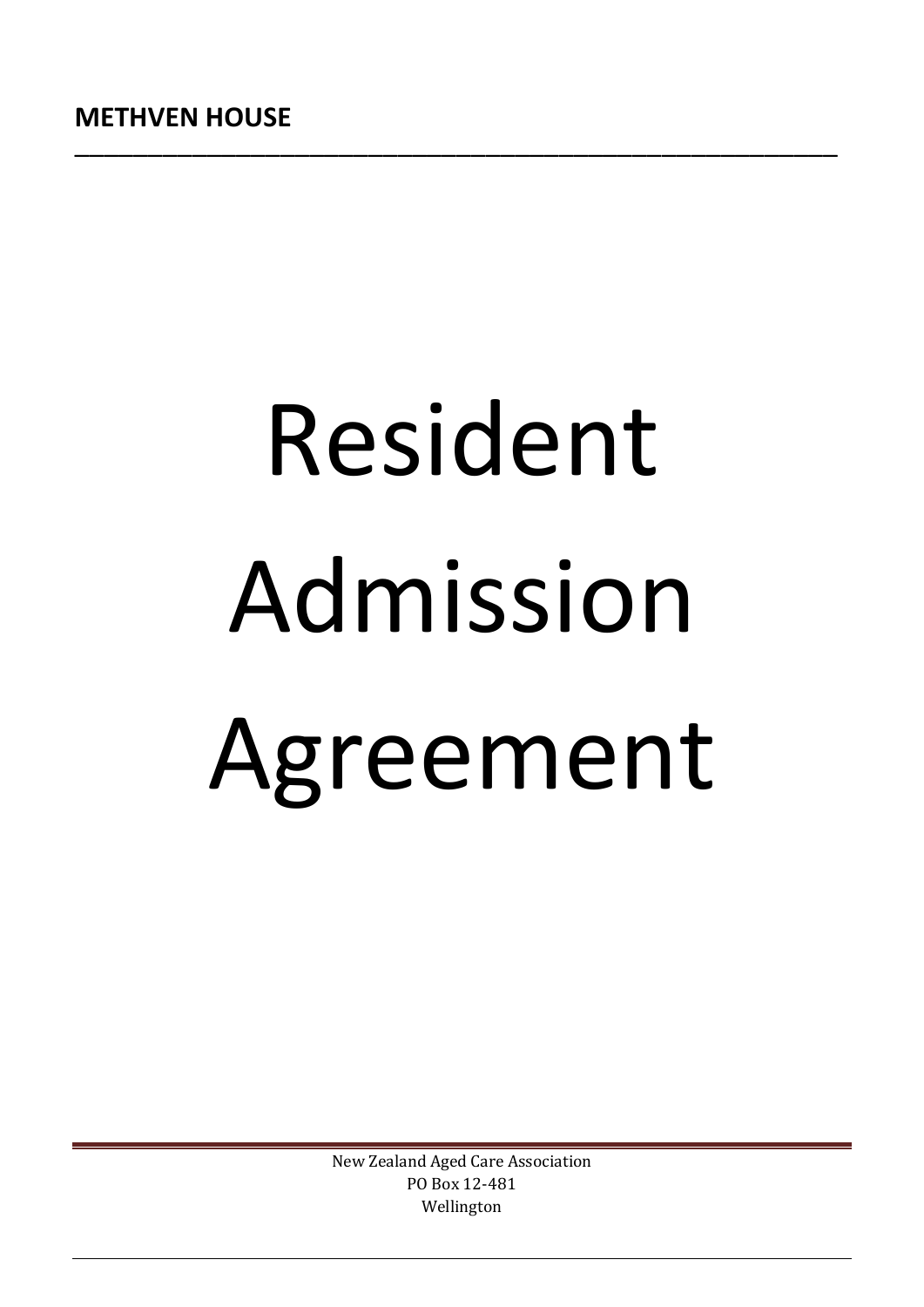| <b>Admission Agreement</b><br>Methven Aged Persons Welfare Association Incorporated Trading As 'Methven House' |                                   |  |  |  |  |
|----------------------------------------------------------------------------------------------------------------|-----------------------------------|--|--|--|--|
| <b>Physical Address</b>                                                                                        | 24-28 Morgan Street, Methven 7730 |  |  |  |  |
|                                                                                                                | PO Box 59                         |  |  |  |  |
| <b>Postal Address</b>                                                                                          | Methven 7745                      |  |  |  |  |
| <b>Telephone</b>                                                                                               | 03 302 8528                       |  |  |  |  |
| Fax                                                                                                            | 03 302 8884                       |  |  |  |  |
| Website                                                                                                        | www.methvenhouse.co.nz            |  |  |  |  |
| <b>Nurse Manager E-mail</b>                                                                                    | nursemanager@methvenhouse.co.nz   |  |  |  |  |
| <b>Office Administrator Email</b>                                                                              | officeadmin@methvenhouse.co.nz    |  |  |  |  |
| <b>Date of Admission</b>                                                                                       |                                   |  |  |  |  |
| <b>Resident's Details</b>                                                                                      |                                   |  |  |  |  |
| <b>Full Name(s) ('the Resident')</b>                                                                           |                                   |  |  |  |  |
| <b>Date of Birth</b>                                                                                           |                                   |  |  |  |  |
| <b>Previous Address</b>                                                                                        |                                   |  |  |  |  |
|                                                                                                                |                                   |  |  |  |  |
|                                                                                                                |                                   |  |  |  |  |
|                                                                                                                |                                   |  |  |  |  |
| <b>Power of Attorney's Details</b>                                                                             |                                   |  |  |  |  |
| <b>Full Name(s)</b>                                                                                            |                                   |  |  |  |  |

**Address**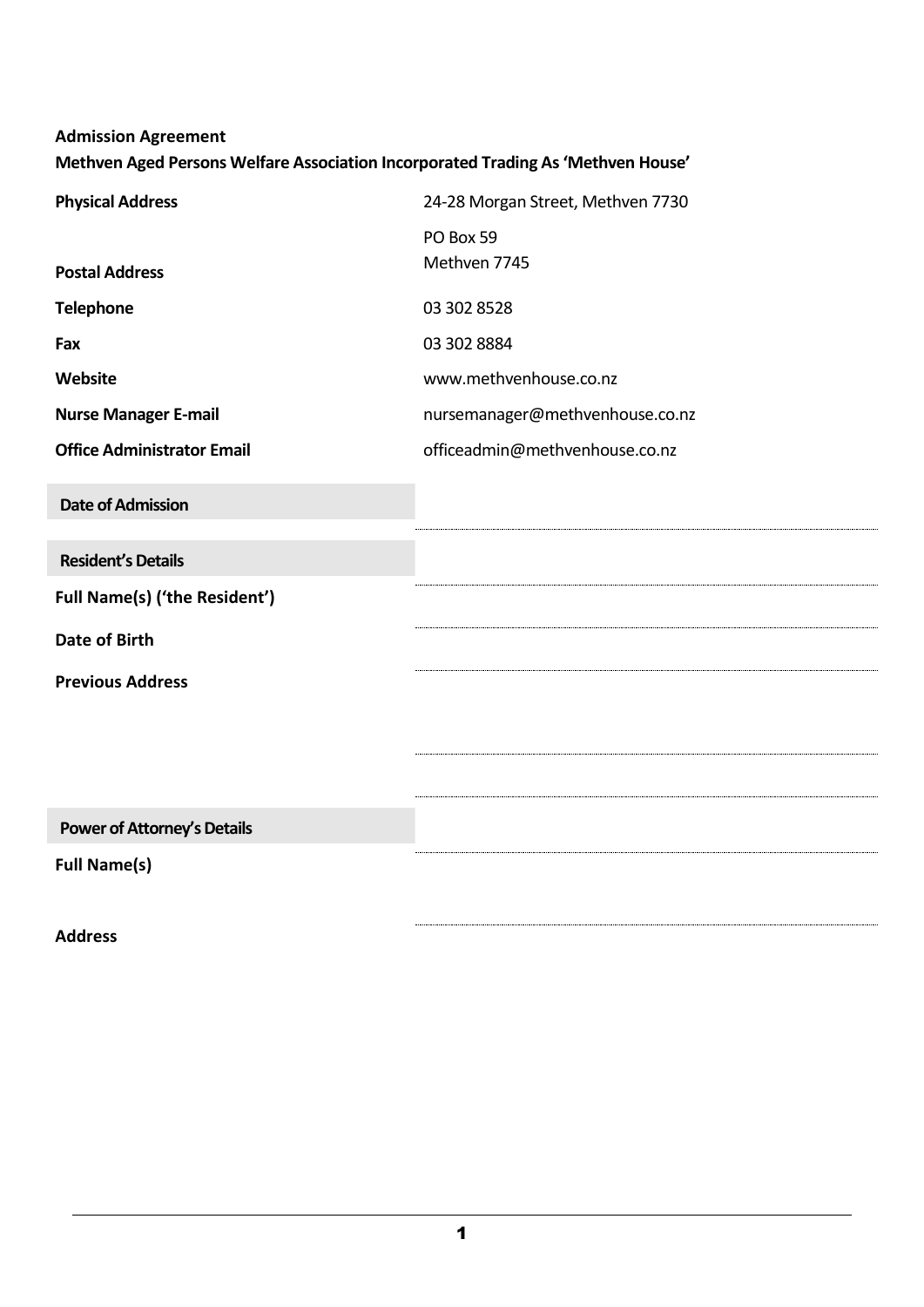#### **Agreement**

Methven House agrees to provide to the Resident age related residential care services, as specified in clause 1 of schedule 1 to this agreement, and including 24 hour hotel services and personal care in rest home care*,* ('the **Services**') at Methven House's facility on the terms and conditions set out in the annexed Schedules and as amended by Methven House from time to time in accordance with this agreement. Any amendments to the terms or conditions shall be effective 30 days after being notified to the Resident.

Where the Resident is a non-subsidised Resident, the Resident (or the Resident's Power of Attorney as the case may be) acknowledges that the Resident has read and understood clause 7 of schedule 1, which sets out information for non-subsidised residents on how to apply for a subsidy.

| <b>Resident's Signature</b>                                 | Date |
|-------------------------------------------------------------|------|
| Or Power of Attorney's Signature                            | Date |
| Print Full Name of Power of Attorney                        |      |
| Reason Resident Unable to Sign                              |      |
|                                                             |      |
| <b>Signature for Methven House</b>                          |      |
| Print Full Name<br>Methven<br>House<br>of<br>Representative | Date |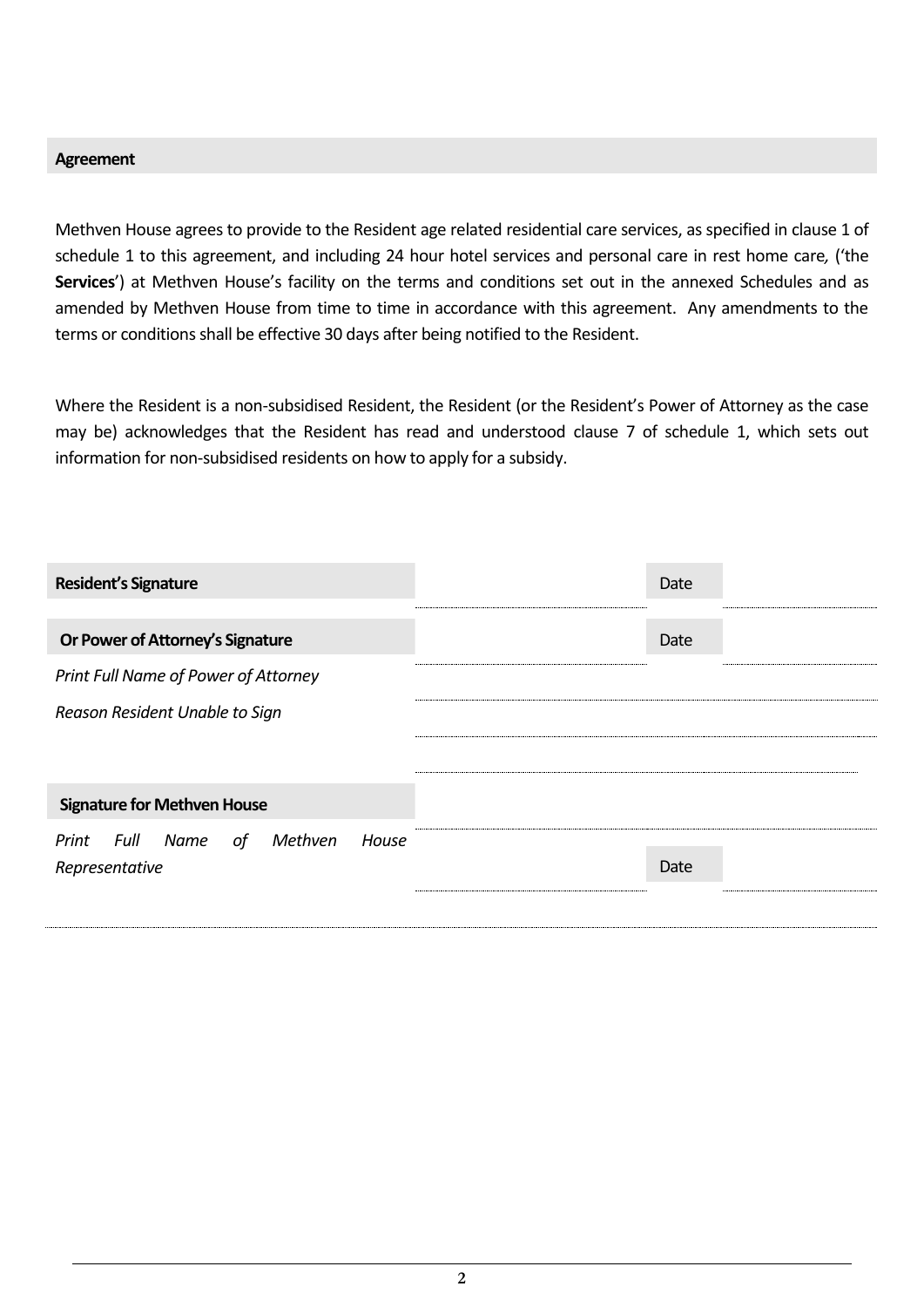#### **SCHEDULE 1 – TERMS AND CONDITIONS**

#### **1 Services Provided Pursuant to this Agreement (the 'Services')**

- 1.1 The following age related residential care services are the Services that the Methven House agrees to provide to the Resident:
	- a. Lodging in a single/shared room (delete as appropriate), with reasonable access to shared bathroom facilities;
	- b. All furniture, fittings, fixtures, bedding, utensils reasonably required by the Resident except to the extent that the Resident chooses to use their own furniture and possessions where they can be reasonably accommodated;
	- c. A food service of adequate and nutritious meals, and refreshments and snacks at morning/afternoon tea and supper times;
	- d. Cleaning services and supplies;
	- e. Laundry services;
	- f. An accessible and sheltered outdoor recreational area;
	- g. Twenty-four hour personal care in rest home care.

#### **2 Exclusions from the Services**

- 2.1 The Services specified in clause 1.1 do not include the following services (the '**Excluded Services**'):
	- a. Specialised assessment and rehabilitation,
	- b. Physiotherapy, occupational therapy and podiatry, (unless prescribed by a medical practitioner or nurse practitioner under a treatment programme to a resident receiving a subsidy from an agency).
	- c. Customised equipment, personal care equipment and personal mobility equipment,
	- d. The provision of equipment, aids, medical supplies or services that relate to conditions covered by DHB funding,
	- e. Services such as those provided by dentists, opticians, audiologists, laboratories, radiologists, chaplains, dry cleaners, hairdressers and solicitors,
	- f. Clothing and personal toiletries, other than ordinary household supplies,
	- g. Charges for phone calls made by the Resident and phone lines rented by the Resident,
	- h. Insurance premiums for the Resident's personal belongings,
	- i. Interpreter services, if English is a second language.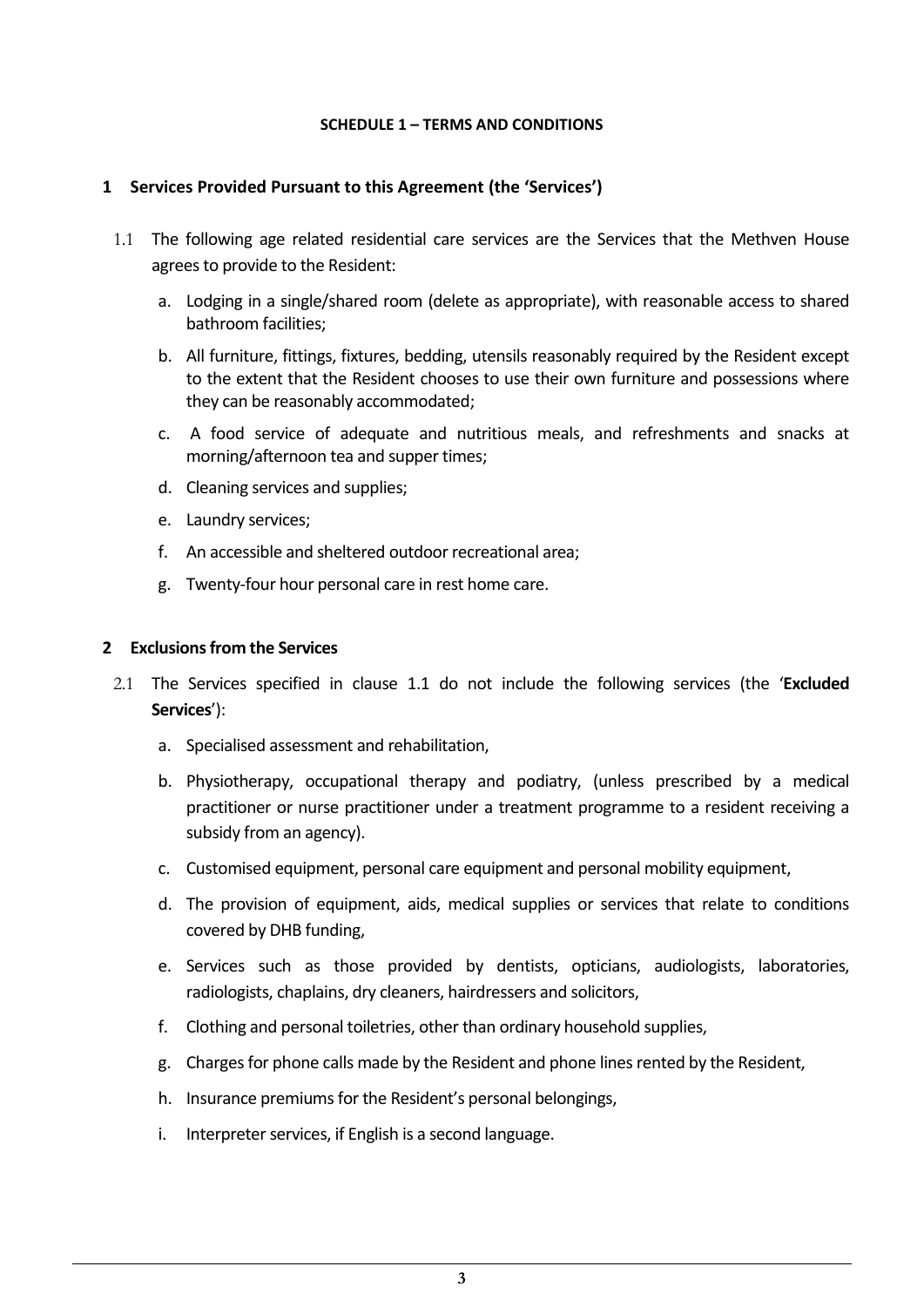- 2.2 Methven House may arrange the provision of any Excluded Service at the Resident's request. If Methven House does arrange the provision of the Excluded Service and it is provided by a third party, the Resident will pay any costs or fees for the Excluded Service provided by the third party.
- 2.3 If any of the Excluded Services are provided by a person/entity not arranged by Methven House the Resident must pay that person/entity the cost, if any, for the Excluded Service. Methven House will not be liable for any loss or harm that might occur as a result of that person's/entity's service or equipment.

# **3 Additional Services**

- 3.1 In addition to the Services provided pursuant to this agreement, as set out in clause 1.1, Methven House provides the Additional Services set out in Schedule 3 to this Agreement ('the **Additional Services**').
- 3.2 Subject to availability the Resident can choose to receive from Methven House any or all of the Additional Services.
- 3.3 Where the Resident chooses to receive an Additional Service the Resident agrees to pay Methven House the amount charged by Methven House for the Additional Service, as set out in Schedule 2, and as amended from time to time by Methven House in accordance with this agreement.
- 3.4 If the amount charged for an Additional Service is amended Methven House will notify the Resident in writing of the change not less than 30 days before the amendment becomes effective.
- 3.5 The Resident has the right to decide to receive (subject to availability) or cease to receive any Additional Services provided by Methven House. Where the Resident decides to receive or cease to receive any Additional Services the Resident must provide at least 21 days (or any other period agreed by the Resident and Methven House) written notice to Methven House.

# **4 General Practitioner Services**

- 4.1 Methven House reserves the right to appoint a general practitioner and/or nurse practitioner to provide primary care services to the Resident.
- 4.2 The Resident may choose to be attended by a general practitioner of their choice from those available at Methven Medical Centre ,who agrees to visit the facility and maintain the Resident's medical records as prescribed by Methven House rather than be attended by the general practitioner or nurse practitioner appointed under clause 4.1.
- 4.3 If the Resident initiates a visit from a general practitioner without the prior approval of the registered nurse or nurse manager of Methven House, the Resident may be required to bear the full cost of such a visit.
- 4.4 The Resident agrees to be examined by either Methven House's general practitioner, or a general practitioner of their choice (subject to clauses 4.3 and 4.4 above) or a nurse practitioner within two working days of their admission as a Resident unless the Resident was examined by a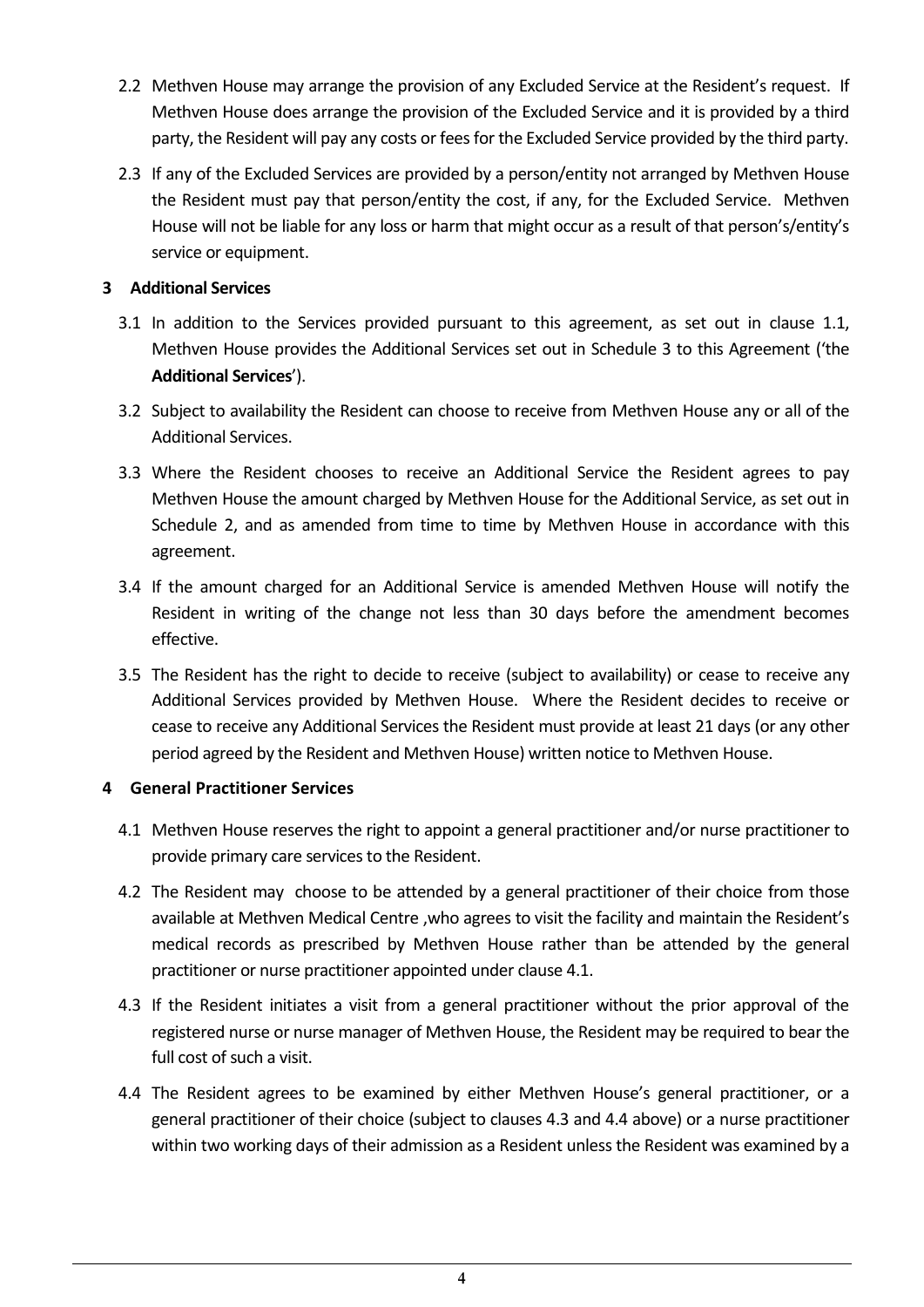medical practitioner not more than two working days prior to their admission and the Resident can provide a summary of the medical practitioner's examination notes to Methven House.

# **5 Payment of Service Costs**

- 5.1 The Resident agrees to pay to Methven House the fees payable in respect of the Resident's accommodation and care under this agreement, including all applicable charges specified in Schedule 2 for the Services and Additional Services provided to the Resident (the '**Charges**') and the cost of any Excluded Service incurred by Methven House on the Resident's behalf.
- 5.2 All Charges are to be paid monthly in advance by direct credit / automatic payment to Methven House's nominated bank account.
- 5.3 All Charges may be amended by Methven House from time to time and all amendments will be effective 30 days after the Resident receives written notification of the amendment from Methven House.
- 5.4 In the event that the Resident defaults in the payment of any Charge, the Resident shall, in addition to the Charges due, pay:
	- a. Interest on any overdue monies from the due date to the date of payment at a rate of 15% per annum; and
	- b. The full costs (including, without limitation, collection charges, solicitor fees and the Resident's own costs) incurred by Methven House in collecting such overdue monies and remedying the Resident's default.
- 5.5 The Resident is liable for the Charges for the full day on which the Resident is:
	- a. Admitted to Methven House;
	- b. Discharged from Methven House;
	- c. Transferred to or from Methven House;
	- d. The day of the Resident's death and for the following day, as if the Resident was living, including payment of the amount of New Zealand superannuation that would have been payable by the Resident to Methven House if the Resident was living.
- 5.6 The Resident's account will be fully reconciled after the Resident has left Methven House and after final payments and adjustments have been made by any agency paying a subsidy (such as the relevant District Health Board (the '**DHB**') or Work and Income NZ):
- 5.7 The Resident acknowledges that final reconciliation may take up to 30 days or any other length of time agreed between the Resident and Methven House;
- 5.8 Any Charges that remain unpaid upon reconciliation will be met by the Resident or the Resident's Estate;
- 5.9 Any overpayment upon reconciliation will be refunded to the Resident or the Resident's Estate, as the case may be.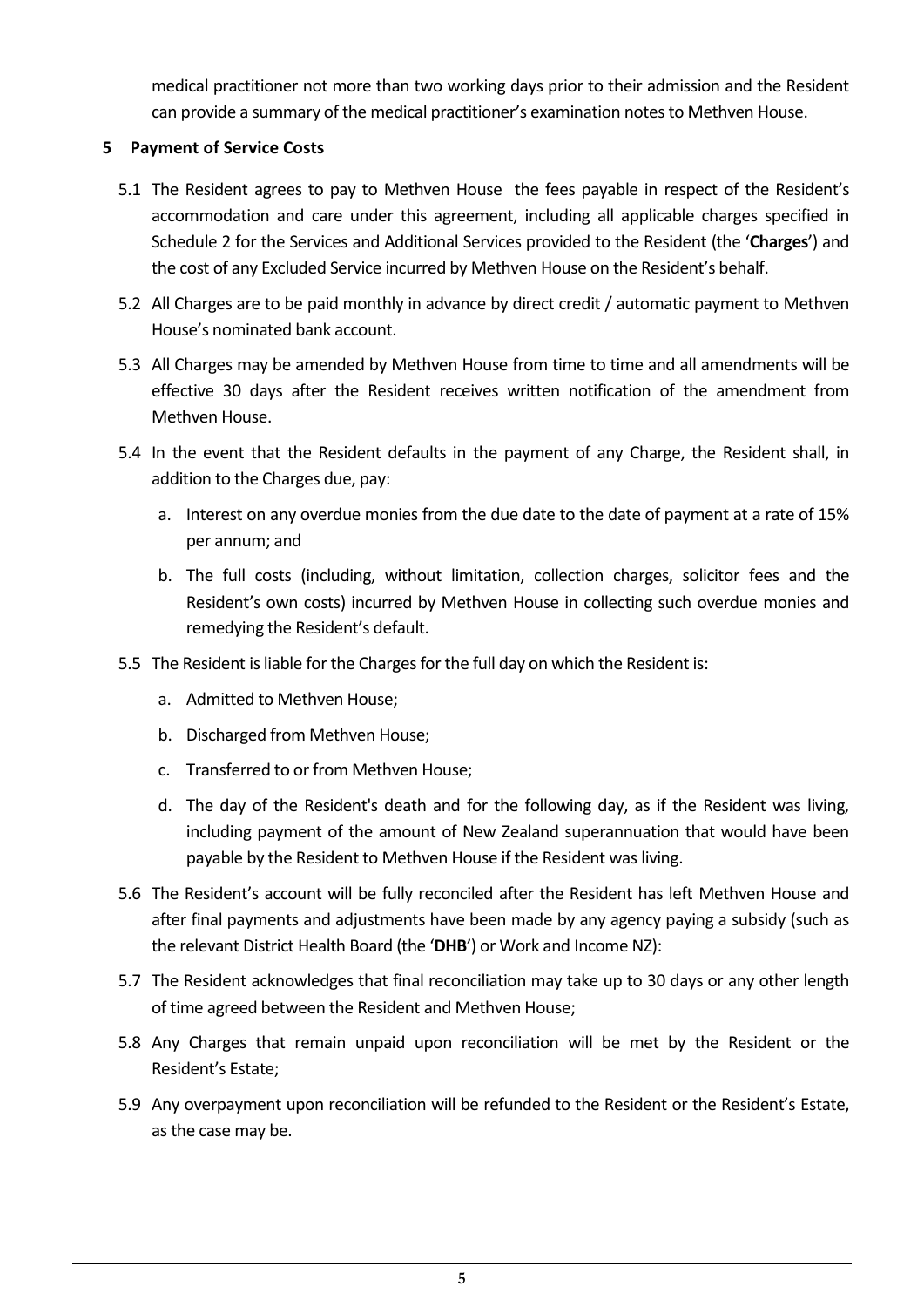#### **6 Subsidies**

- 6.1 Any subsidies received on behalf of the Resident will be offset against any amounts owing by the Resident. The Resident is principally liable for all Charges due whether or not a subsidy is available or received by or on behalf of the Resident.
- 6.2 The Resident is advised that under the Social Security Act 1964, the Resident has the right to request a review of their financial means assessment, which may entitle them to receive a government subsidy toward the costs of the Services.
- 6.3 For the avoidance of doubt, the subsidy available for long term residential care under the Social Security Act 1964 is only payable in respect of a period of up to 90 days prior to all documentation including financial means assessment documentation having been received by the agency paying the government subsidy. The Resident will remain liable for the Charges due under clause 5.1 for any prior period not covered by the subsidy including any period where the documentation is not provided to the agency paying the subsidy within the prescribed time.

#### **7 Non-subsidised Residents**

- 7.1 If the Resident is not receiving a government subsidy under the Social Security Act 1964 and the Resident wishes to receive a government subsidy the Resident must:
	- a. Satisfy the eligibility criteria defined in the Social Security Act 1964; AND
	- b. Complete an assessment by a needs assessment & service co-ordination service and a financial means assessment under section 69F of the Social Security Act 1964; AND
	- c. Be aware that the assessments required under clause 7.1(b) may take some time to arrange, and the conclusions of such assessments may be that the Resident is not eligible for a government subsidy; AND
	- d. Methven House will not be able to receive government subsidy payments on the Resident's behalf until the Resident meets the above requirements; AND
	- e. The Resident will remain liable for all fees and Charges under this agreement whether or not a government subsidy is approved.
- 7.2 To assist the Resident to receive a government subsidy in a timely way the Resident should be aware that:
	- a. The Resident or the Resident's family member or nominated representative needs to notify Methven House at least three months prior to when the Resident's funds are anticipated to be at the level where the Resident is eligible for a government subsidy.
	- b. It is the Resident's or the Resident's nominated representative's responsibility to complete all application forms for the financial means assessment process.
	- c. Methven House will instigate a referral for the required needs assessment to begin the process of applying for a government subsidy as soon as reasonably practicable after Methven House becomes aware of the Resident's potential eligibility for a subsidy.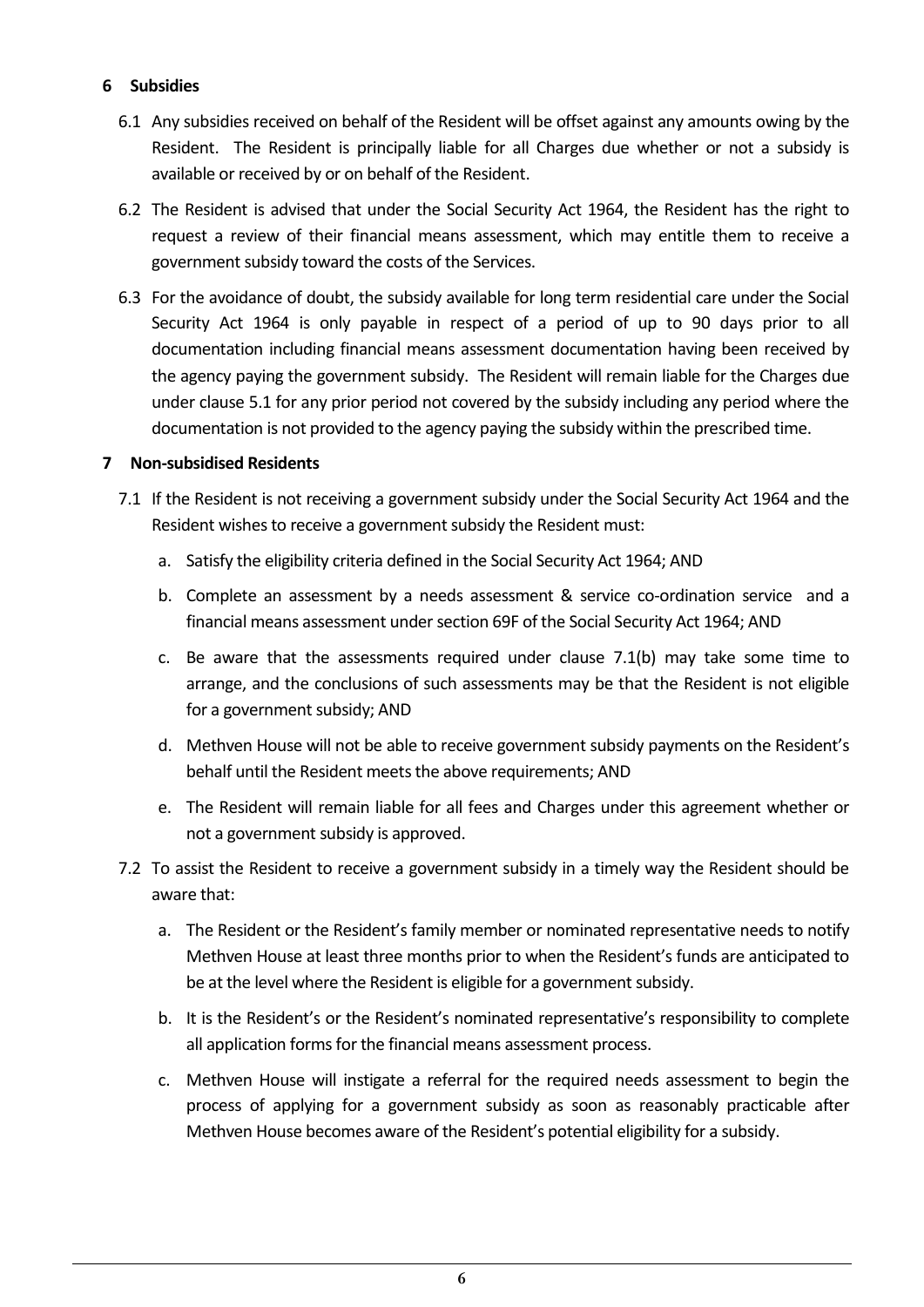- 7.3 Methven House will advise the Resident of any notifications it receives of changes to means assessment tests or maximum contributions that could affect the Resident's eligibility for a subsidy.
- 7.4 Methven House accepts no responsibility for situations where the Resident's funds reach a level below that where a government subsidy may be applied for and the needs assessment process has not occurred in a timely way.

# **8 Temporary Absence**

- 8.1 Where the Resident is admitted to hospital for treatment or assessment Methven House will ensure that the Resident's room is not used by another person during the Resident's absence for up to 21 days (or such longer period as assessed to be necessary by or on behalf of Methven House or the DHB) provided that the Resident pays the Charges payable under clause 5.1 for each day Methven House does not allow another person to use the room.
- 8.2 Where the Resident is away from Methven House for any other reason Methven House will not allow another person to use the Resident's room during the Resident's absence for up to 14 days at a time (but for no longer than a total of 28 days in any financial year) provided that the Resident pays the Charges payable under clause 5.1 for each day Methven House does not allow another person to use the room.

# **9 Valuables, Personal Effects and Clothing**

- 9.1 Methven House will use all reasonable endeavours to exercise due care in relation to the Resident's personal safety and security.
- 9.2 The Resident will be responsible for the safe care and insurance of their personal belongings and will indemnify Methven House for any costs or damages incurred by Methven House in relation to those belongings.
- 9.3 While Methven House will take all reasonable care to minimise damage to or loss of the Resident's personal clothing caused by laundering, Methven House will not be liable for any damage or loss caused.
- 9.4 Methven House has no responsibility for any money, bankcards, chequebooks or valuables held by the Resident at Methven House.
- 9.5 Methven House has no responsibility for any injury, loss or damage which occurs to, or is suffered by, the Resident or the Resident's belongings, while the Resident is receiving the Services, the Additional Services or is on outings from Methven House. The Resident will indemnify Methven House and its employees for any losses or damages which result from the Resident's actions while receiving the Services, the Additional Services or participating in activities or outings whether or not they are provided or facilitated by Methven House. For the avoidance of doubt, this clause is subject to the Methven House's obligations at law to provide services to an appropriate standard.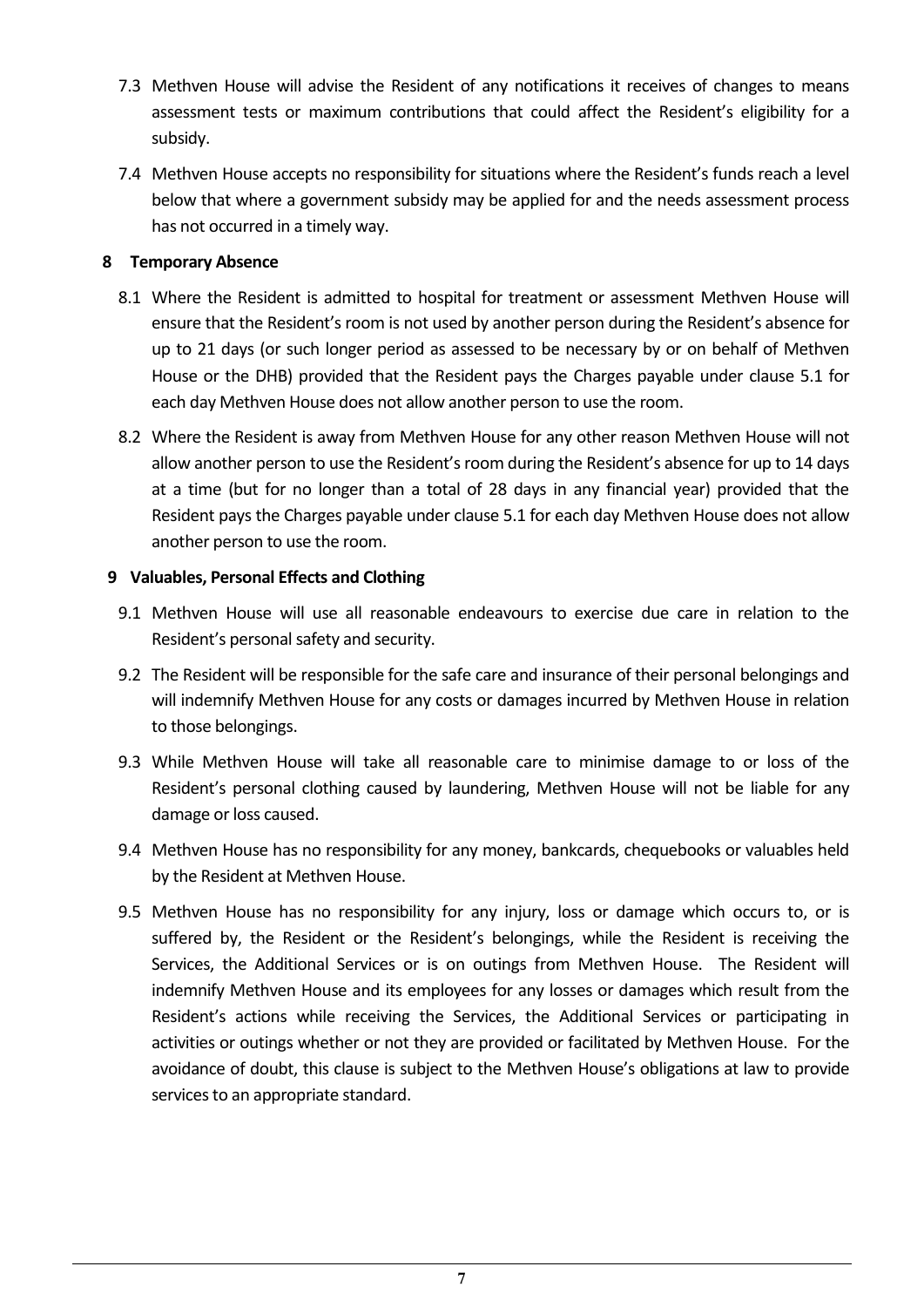#### **10 Permissions Granted**

- 10.1 The Resident authorises Methven House to display the Resident's name on the Resident Directory Board and also on the Resident's bedroom door.
- 10.2 The Resident authorises Methven House to provide any information and records regarding the health and treatment of the Resident to any person properly appointed to audit the Services or Additional Services Methven House provides under this agreement.
- 10.3 The Resident will provide Methven House with the names of the Resident's family members or a nominated representative. Methven House may use this information to maintain contact with the Resident's family members or nominated representative for the purposes of this agreement. Methven House may provide those contact details to the DHB for the purposes of fulfilling its obligations under the contract Methven House has with the DHB including, without limitation:
	- a. During the course of or following an audit of any type of Methven House by the DHB; or
	- b. Where it is necessary for the purposes of Methven House's contract with the DHB.
- 10.4 Methven House may provide health information about the Resident (including the Resident's nominated representative's contact details provided under 10.3) where requested to do so under the Privacy Act 1993 or any Code issued under that Act relating to any health information Methven Households.
- 10.5 The Resident authorises Methven House to take and retain a photograph or photographs of the Resident, which will be retained and stored by Methven House in accordance with the Health Information Privacy Code 1994.
- 10.6 The Resident agrees/does not agree, *[delete non-applicable option]* that Methven House may use photographs taken within Methven House, during outings and at special events in marketing material, such as brochures and site advertising.
- 10.7 The Resident agrees to supply copies of any enduring powers of attorney in relation to personal care and welfare and/or property that the Resident has executed and not revoked at the time of admission, and Methven House will hold these on the Resident's file
- 10.8 If the Resident does not have a current enduring power of attorney in relation to personal care and welfare and/or property and does not execute one prior to or during their admission, then the Resident agrees to indemnify Methven House in respect of any costs that Methven House reasonably incurs in relation to any proceedings that are subsequently brought under the Protection of Personal and Property Rights Act 1988 or otherwise for the purpose of enabling decisions to be made on the Resident's behalf, whether or not the application is brought by Methven House.
- 10.9 The Resident agrees to provide informed consent to Methven House for ongoing health services described in, and provided under, this agreement. Methven House will hold a copy of the informed consent on the Resident's file. For any change or additional health treatment informed consent must be given by the Resident in accordance with the Code of Health and Disability Consumers Rights.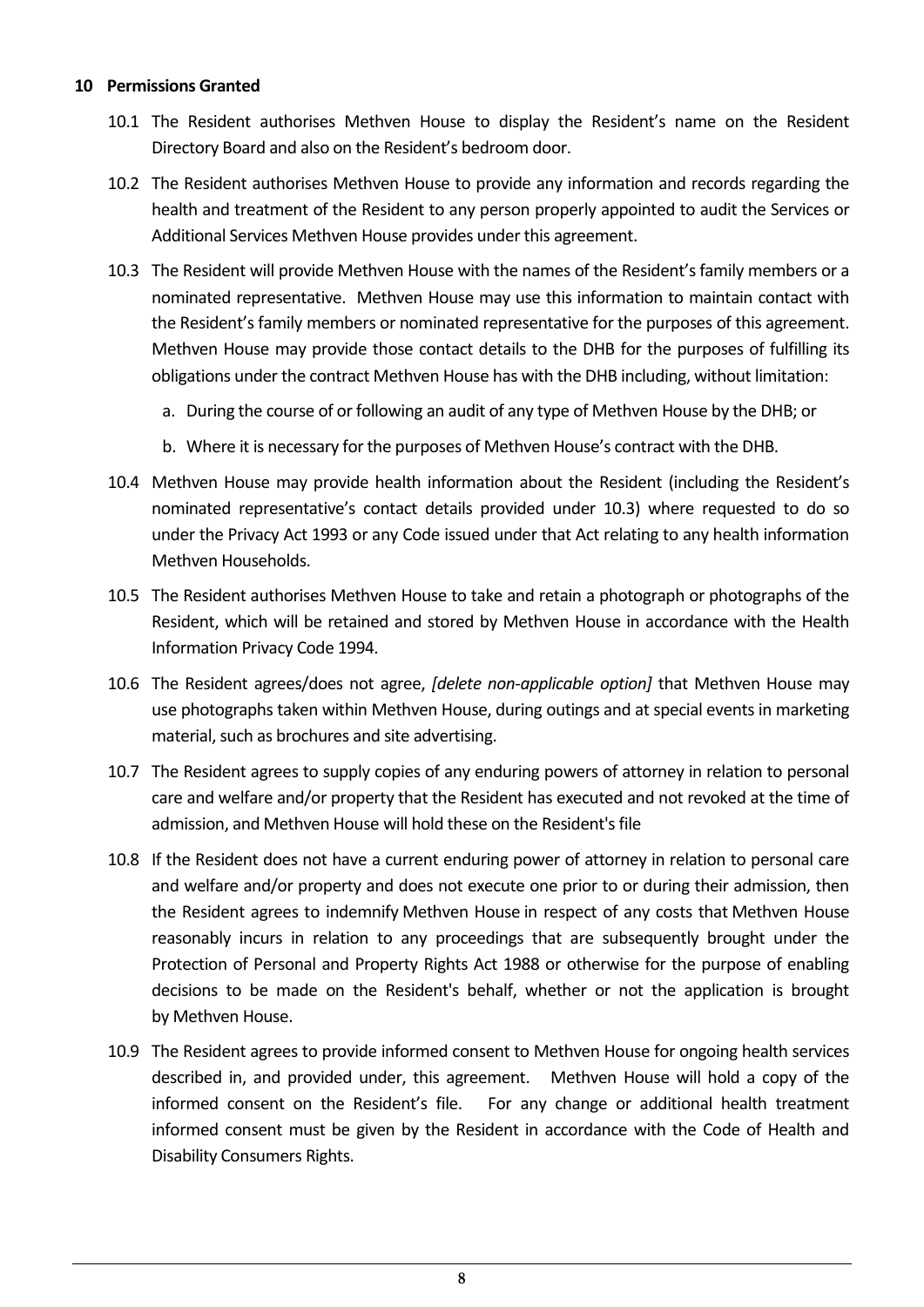# **11 Termination**

- 11.1 This agreement may be terminated and the Resident may be asked by Methven House to leave the facility immediately:
	- a. Following the expiry of 21 days (or any other period agreed by the Resident and Methven House) notice being given by Methven House to the Resident advising the Resident of the termination of this agreement; or
	- b. If the Resident fails to pay any amount outstanding under this agreement within 21 days of receipt of a written notice from Methven House giving particulars of the outstanding payment and requiring it to be remedied by the Resident; or
	- c. If the Resident ceases to reside at the facility for more than 21 days (or any other period agreed by the Resident and Methven House) without prior arrangement with Methven House; or
	- d. If any financial assistance which the Resident receives from any third party in respect of the Services is withdrawn and the Resident breaches clause 5.2; or
	- e. The Resident repeatedly or seriously breaches Methven House's rules as published in the Code of Resident's Rights.
	- f. If the facility is closed or if Methven House is unable for reasons beyond its reasonable control to provide the Services to the Resident (in accordance with clause 18).
- 11.2 The Resident may terminate this agreement and leave the facility if:
	- a. The Resident has given Methven House 21 days' (or any other period agreed by the Resident and Methven House) prior written notice of the Resident's intention to leave the facility; or
	- b. The Resident does not agree to a change of the terms or conditions of this agreement, excluding a change in the Charges for Additional Services or Excluded Services, and the Resident has given Methven House 21 days' (or any other period agreed by the Resident and Methven House) prior written notice.

# **12 Changes to Care**

- 12.1 There may be situations when the Resident's needs change, and in the reasonable opinion of Methven House those needs can no longer be met by Methven House. In those situations Methven House will:
	- a. Ensure that appropriate reassessment takes place to ensure that appropriate care management protocols have been observed. This may involve the assistance of staff from the Needs Assessment and Services Co-Ordination Agency and/or the DHB to attempt to find solutions to ensure the Resident remains in the facility;
	- b. Assist in the process of finding an alternative service provider if requested and it is appropriate under clause 12.1(a);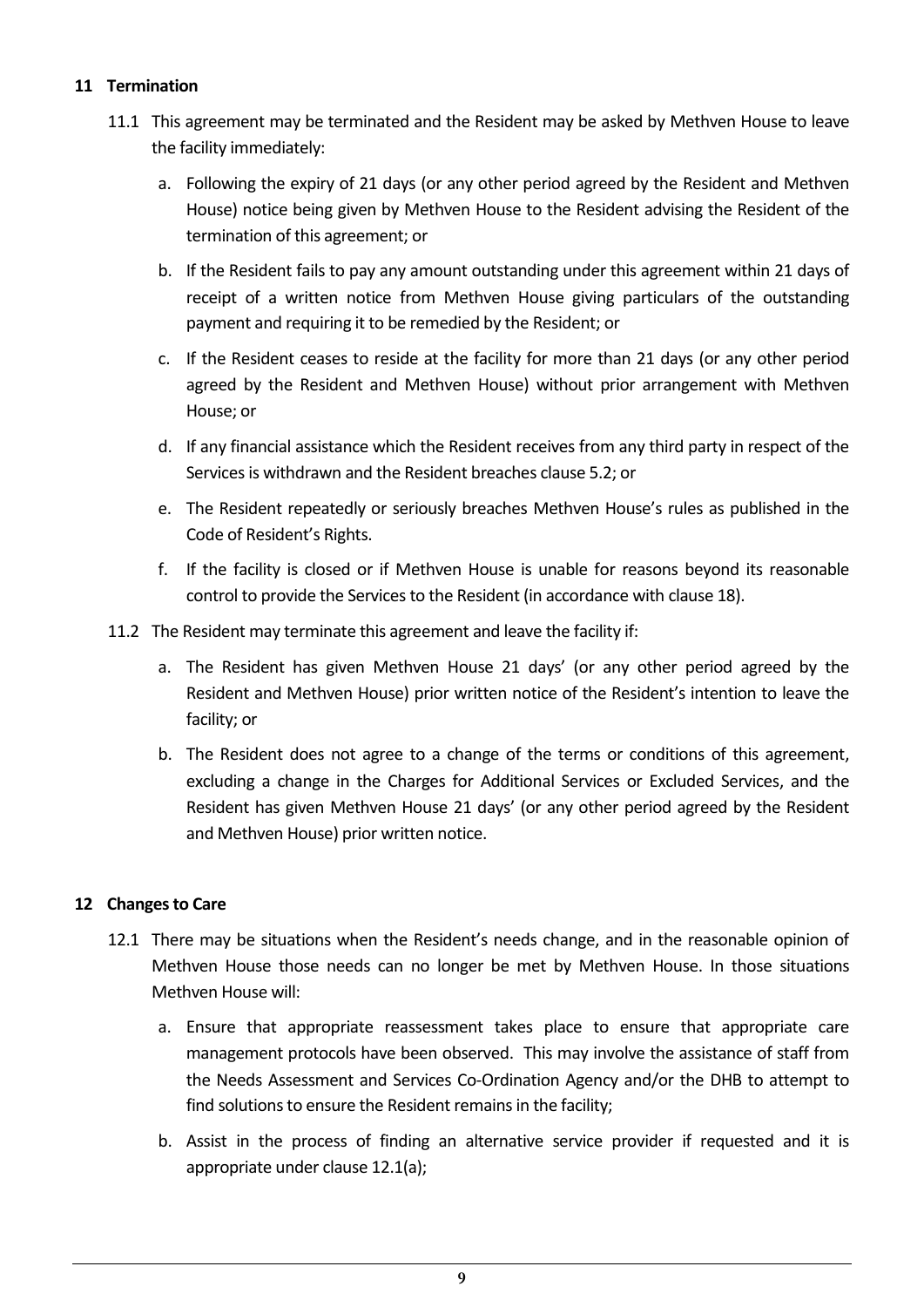c. Ensure that any transfer from the facility to an alternative service provider takes place in an appropriate and timely way.

# **13 Assignment of Agreement**

- 13.1 Methven House's rights and obligations under this agreement may be assigned by Methven House to any person/entity.
- 13.2 Any assignment under clause 13.1 shall not be effective unless and until that person/entity receives approval from the DHB to take over Methven House's rights and obligations under the contract Methven House has with the DHB.

#### **14 Complaints Procedure**

- 14.1 Methven House will maintain the complaints procedure set out in Schedule 4 to this agreement.
- 14.2 Methven House has a Code of Resident's Rights, which includes the Resident's rights and responsibilities, information about the complaints system, including how to make a complaint, the role of independent advocacy services and the Health and Disability Commissioner.
- 14.3 The Resident agrees to comply with Methven House's rules, which are published in the Code of Resident's Rights as amended from time to time.

#### **15 Transportation**

- 15.1 Methven House will arrange for transportation to and from the following services, including specialist transport required for clinical reasons:
	- a. Needs Assessment and Service Co-ordination Services;
	- b. Assessment, treatment and rehabilitation services contracted by the DHB;
	- c. Primary care & district nursing services for advice and information sharing;
	- d. Laboratory services;
	- e. Radiological services;
	- f. Dental services;
	- g. Specialist medical services;
	- h. Podiatry services that are prescribed by a medical practitioner or nurse practitioner.
- 15.2 At the Resident's request Methven House will arrange transportation to any service other than those listed in clause 15.1, all will be at the Resident's expense. The cost of transportation to any service other than those listed in clause 15.1 is set out in Schedule 3 of this agreement.

#### **16 Resident's Room**

- 16.1 Methven House may on occasion need to enter the Resident's room without prior notice to the Resident, however, Methven House will only do this where it is necessary to do so in order to assist in providing the Services or the Additional Services to the Resident.
- 16.2 Methven House may on occasion need to transfer the Resident to another room. Methven House will only do this after consultation with the Resident or their nominated representative.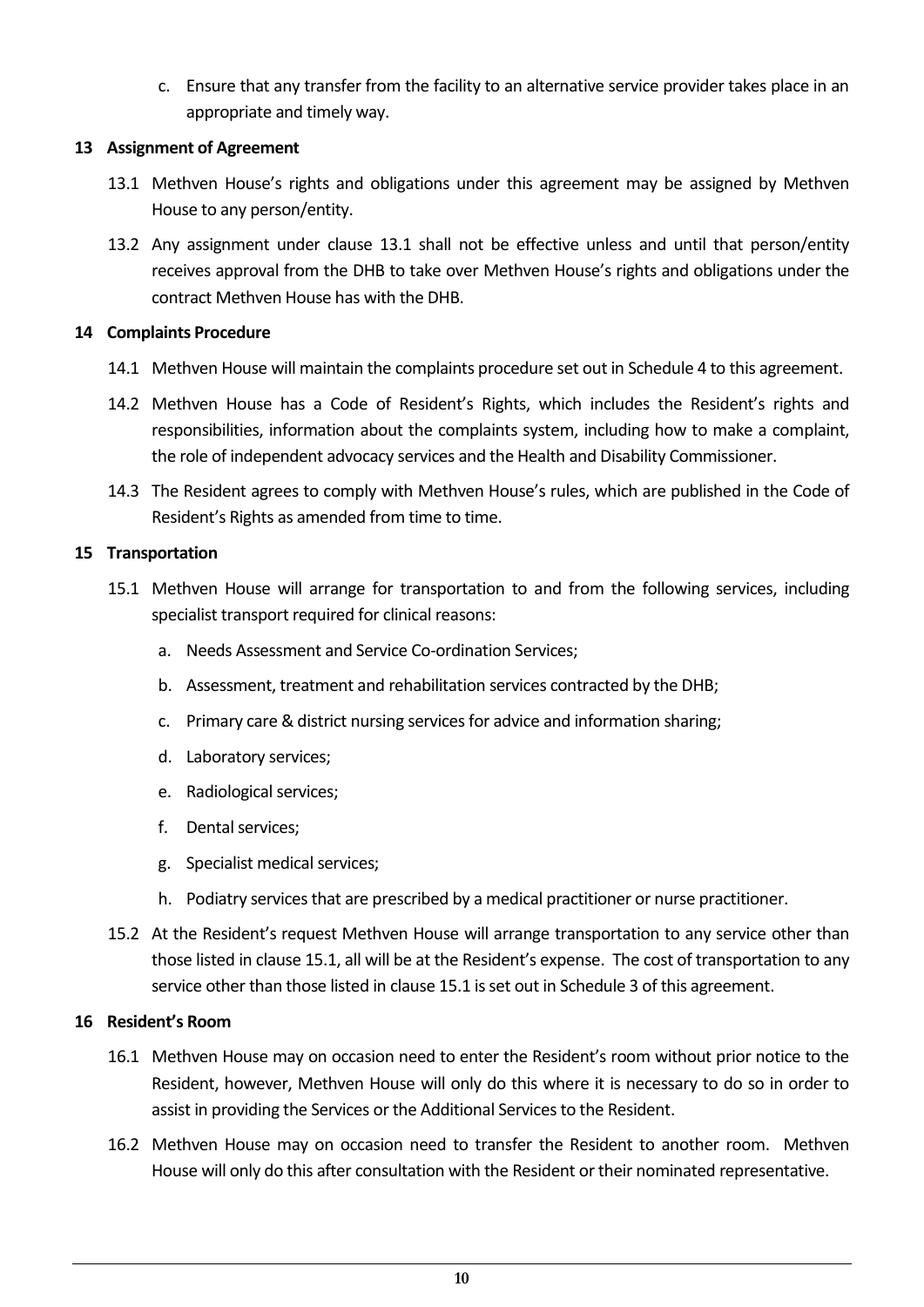#### **17 Management of the Facility**

- 17.1 Methven House will use all reasonable endeavours to ensure that the facility is operated with sound management policies and in accordance with all legal requirements and generally accepted practices in the industry.
- 17.2 Methven House will use all reasonable endeavours to ensure that it maintains:
	- a. continuous certification under the Health and Disability Services (Safety) Act 2001.
	- b. appropriate staffing levels;
	- c. fire and emergency management procedures that comply with all legal requirements and are generally in accordance with accepted practices in the industry;
	- d. a comprehensive policy for providing care to Residents for whom English is a second language or whose ability to communicate is limited.

#### **18 Events outside our Control**

- 18.1 Methven House shall not be liable for any delay in meeting, or failure to meet, its obligations under this agreement to the extent that such delay or failure is caused by any event outside Methven House's reasonable control (including, without limitation, any delay or failure caused by any act or omission of the Resident).
- 18.2 If Methven House is prevented from meeting its obligations under this agreement due to circumstances outside its reasonable control, it will:
	- a. notify the Resident of the circumstances and any alternative means for performance of the obligation; and
	- b. consult with the Resident as to the means available to minimise the effects of Methven House's inability to perform its obligations under this agreement; and
	- c. use all reasonable endeavours to minimise the effects on the Resident of Methven House's inability to perform its obligations under this agreement.
- 18.3 If Methven House is unable to perform its obligations under this agreement by reason of any cause outside its reasonable control for a period of more than 60 days Methven House may, by written notice, terminate this agreement.

#### **19 Compliance with DHB Contract**

19.1 This agreement complies with Methven House's obligations under the contract Methven House has with the DHB and, for the avoidance of doubt, this agreement is the Admission Agreement referred to in that contract.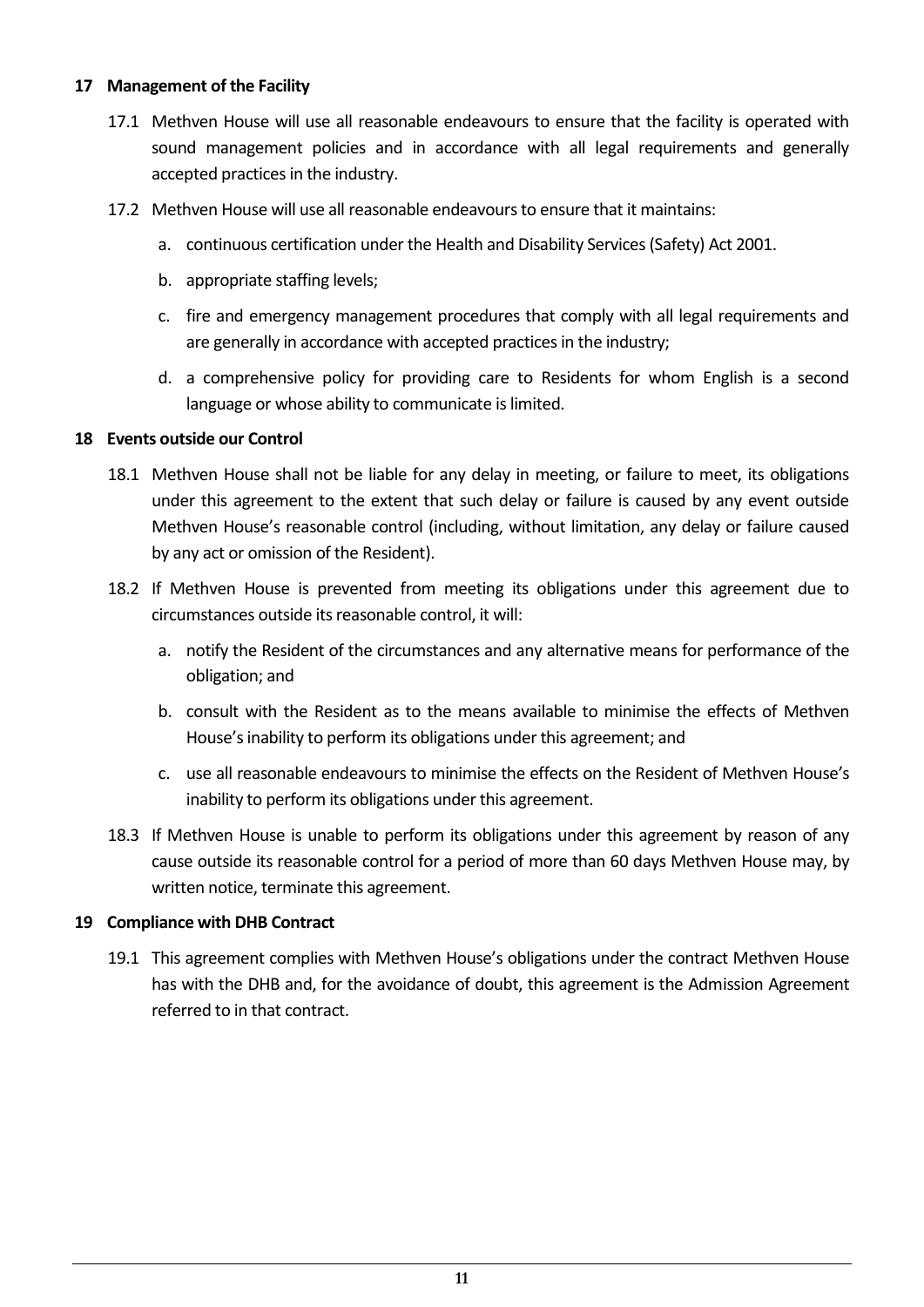# **SCHEDULE 2 - CHARGES<sup>1</sup>**

| <b>DAILY RATES</b>                             | <b>BASIC</b>                     | <b>EN-SUITE</b> | <b>SUPERIOR</b>                                  | <b>COMMENT</b>                                                                                                                                         |
|------------------------------------------------|----------------------------------|-----------------|--------------------------------------------------|--------------------------------------------------------------------------------------------------------------------------------------------------------|
| <b>SUBSIDISED RESTHOME</b>                     | <b>PER DHB</b><br><b>FUNDING</b> |                 | <b>ADDITIONAL \$10 - \$60</b><br><b>PER WEEK</b> | ROOMS 21 & 23 \$10/WK<br><b>ROOM 23A \$20/WK</b><br><b>ROOM 27 \$50/WK</b><br>ROOM 29 & 30 \$60/WK<br>ROOMS 21 & 23 \$10/WK<br><b>ROOM 23A \$20/WK</b> |
| <b>PRIVATE RESTHOME</b>                        | \$823.00 PER<br><b>WEEK</b>      |                 | <b>ADDITIONAL \$10 - \$60</b><br><b>PER WEEK</b> | <b>ROOM 27 \$50/WK</b><br>ROOM 29 & 30 \$60/WK                                                                                                         |
| <b>PRIVATE HOSPITAL</b>                        |                                  |                 |                                                  |                                                                                                                                                        |
| <b>SUBSIDISED HOSPITAL</b>                     |                                  |                 |                                                  |                                                                                                                                                        |
| <b>RESPITE CARE</b>                            | <b>PER DHB</b><br><b>FUNDING</b> |                 |                                                  |                                                                                                                                                        |
| DAY CARE (SHORT STAY)                          | \$20 PER DAY                     |                 |                                                  | 10AM TO 4PM                                                                                                                                            |
| <b>ADDITIONAL MEAL</b><br>SERVICE <sup>2</sup> |                                  |                 |                                                  |                                                                                                                                                        |
| <b>BREAKFAST</b>                               |                                  |                 |                                                  |                                                                                                                                                        |
| <b>LUNCH</b>                                   |                                  |                 |                                                  |                                                                                                                                                        |
| <b>DINNER</b>                                  |                                  |                 |                                                  |                                                                                                                                                        |
| AM / PM TEA                                    |                                  |                 |                                                  |                                                                                                                                                        |
| <b>OTHER SERVICES</b>                          | <b>MON-FRI</b>                   | <b>SAT-SUN</b>  | <b>PUBLIC HOL</b>                                |                                                                                                                                                        |

Note: All Prices are GST inclusive and are charged Per Day, or Part Thereof - Admissions before Noon, Discharges before **10:00AM.**

**Prices Effective From:**

-

<sup>2</sup> **Additional charges apply for meal services provided in addition to the standard meals included in the daily rate pursuant to clause 1.1c of this agreement**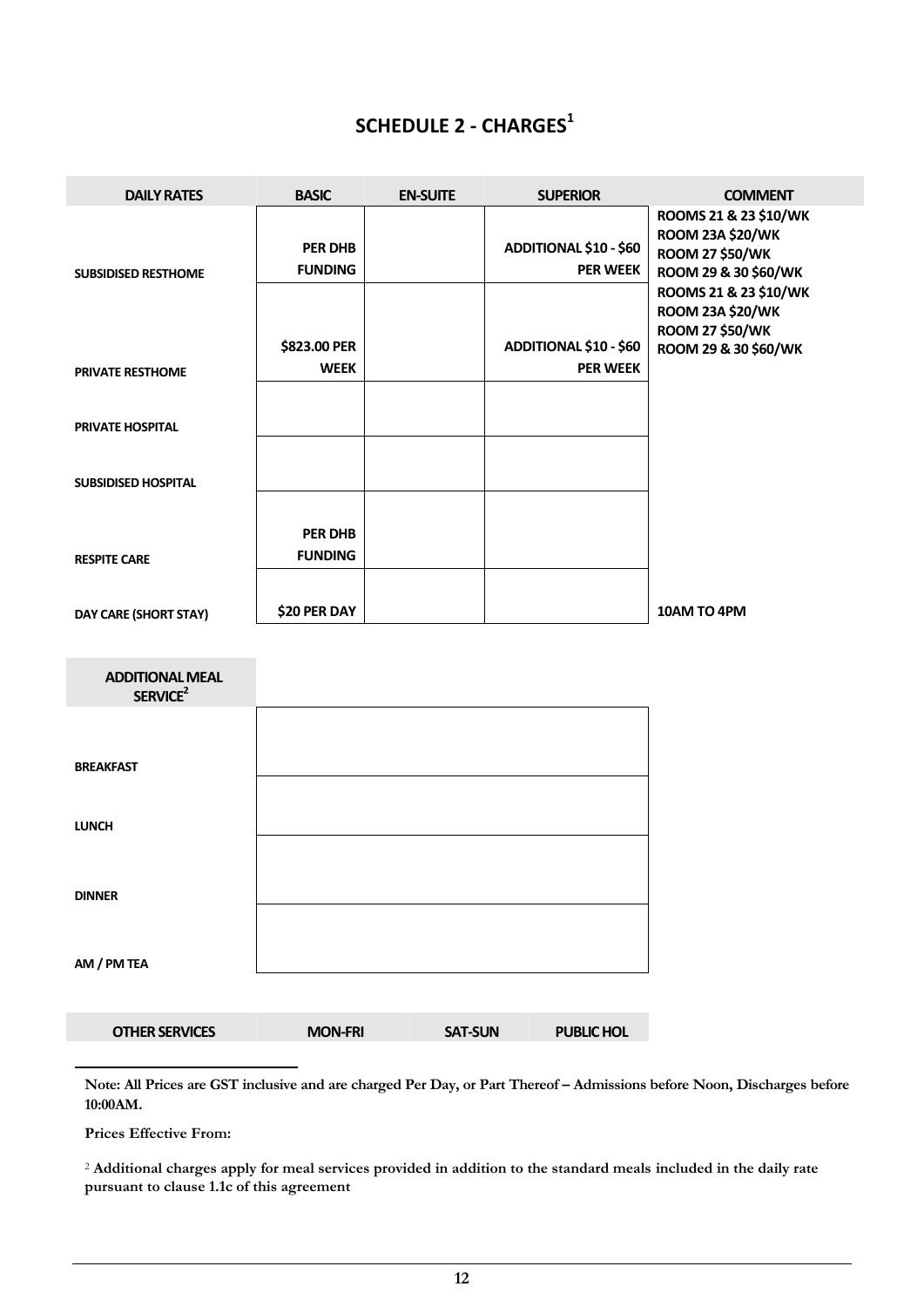# **\$12 PER MONTH AS AT APRIL 2013 REVIEWED ANNUALLY**

**TRIP FEE**

|                           |                           | 0.78 CENTS PER      | 0.78 CENTS PER     |                          |
|---------------------------|---------------------------|---------------------|--------------------|--------------------------|
| <b>APPOINTMENT TRAVEL</b> | 0.78 CENTS PER KM         | <b>KM PLUS \$25</b> | KM PLUS \$40       |                          |
| <b>FEE (WHERE</b>         | <b>PLUS \$25 PER HOUR</b> | <b>PER HOUR</b>     | <b>PER HOUR</b>    |                          |
| <b>APPLICABLE)</b>        | <b>SUPERVISION</b>        | <b>SUPERVISION</b>  | <b>SUPERVISION</b> | <b>REVIEWED ANNUALLY</b> |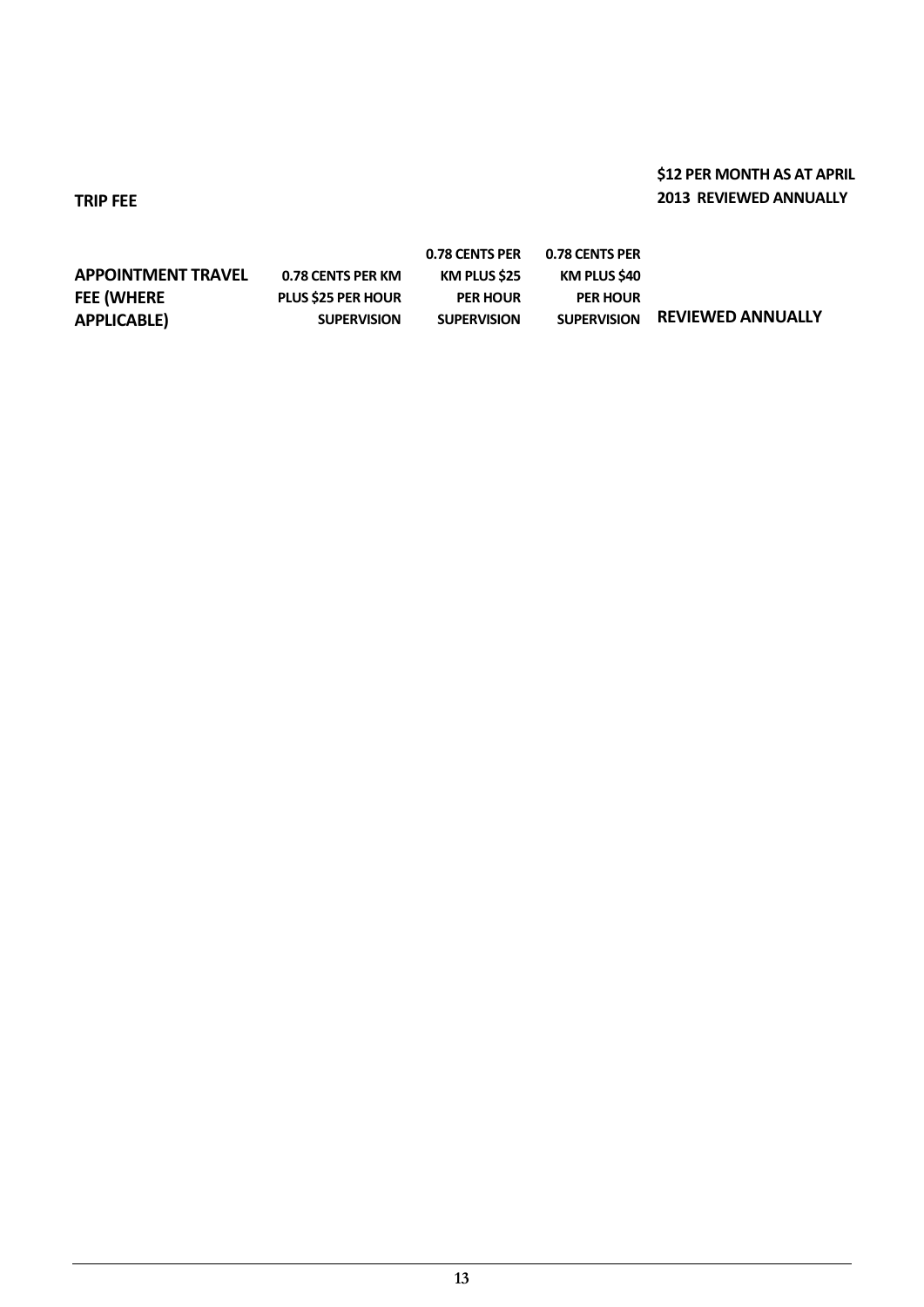# **SCHEDULE 3 – ADDITIONAL SERVICES (CLAUSE 3)**

**Additional Services provided by Methven House that are not included in the Services provided in clause 1 of this agreement and for which additional charges may be incurred, include but are not limited to, the following:**

- 80 Specialised assessment
- Specialist treatments
- Rehabilitation services
- Personal Equipment aids
- 80 Hairdressing
- Dry cleaning
- Replacement and repairs to spectacles, dentures, hearing aids or other prosthesis
- හ Podiatry
- $&$  Clothing
- Personal toiletries
- Private Telephone rental and calls
- Insurance for Resident's belongings
- 80 Special Outings
- Newspapers
- Additional incontinent products than meets the identified needs
- Choosing or having prescribed medication which is more expensive than the normally accepted medical treatments for the illness/condition
- se Shopping and special activities
- $\infty$  Entertainment and parties
- EQ Transportation other than under clause 15.1
- Superior quality rooms, single rooms, rooms with separate or shared en-suites
- Dietetics
- Advocacy
- Any other services which are requested by the Resident but are outside the scope of the Services provided by this Agreement as specified in clause 1.1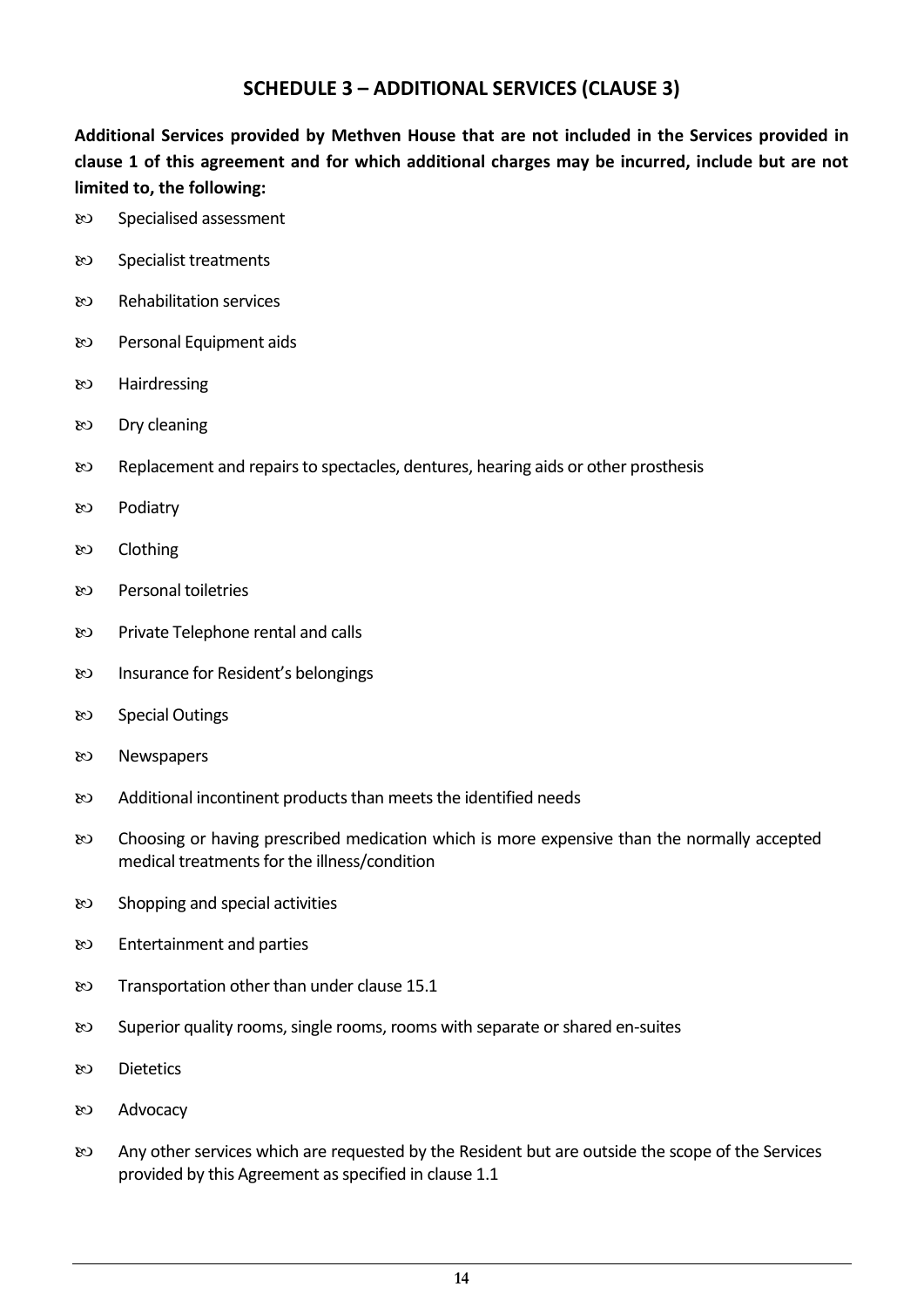# **SCHEDULE 4 – COMPLAINTS PROCEDURE**

# **STANDARD:**

To provide a process by which residents, staff and others are able to make a complaint, which has to be investigated and a solution resolved.

# **POLICY - Right to Complain:**

- 1) Every resident/family member/staff member/visitors/volunteers/sub-contractor has the right to complain about Methven House in any form appropriate to them.
- 2) Every resident/family member/staff member/visitors/volunteers/sub-contractor may make a complaint to
	- a) the individual or individuals who provided the services complained of; and
	- b) any person authorised to receive complaints about Methven House; and
	- c) any other appropriate person, including
		- i) an independent advocate provided under the Health and Disability Commissioner Act 1994; and
		- ii) the Health and Disability Commissioner.
- 3) Methven House will facilitate the fair, simple, speedy, and efficient resolution of complaints.
- 4) Methven House will inform a resident/family member/staff member/visitors/volunteers/subcontractor about progress on the resident/family member/staff member/visitors/ volunteers/subcontractor's complaint at intervals of not more than 1 month.
- 5) Methven House will comply with all the other relevant rights in this Code when dealing with complaints.
- 6) Methven House, unless an employee of a Methven House, has a complaints procedure that ensures that
	- a) the complaint is acknowledged in writing within 5 working days of receipt, unless it has been resolved to the satisfaction of the resident/family member/staff member/visitors/volunteers/sub-contractor within that period; and
	- b) the resident/family member/staff member/visitors/volunteers/sub-contractor is informed of any relevant internal and external complaints procedures, including the availability of
		- i) independent advocates provided under the Health and Disability Commissioner Act 1994; and
		- ii) the Health and Disability Commissioner; and
	- c) the resident/family member/staff member/visitors/volunteers/sub-contractor's complaint and the actions of Methven House regarding that complaint are documented; and
	- d) the resident/family member/staff member/visitors/volunteers/sub-contractor receives all information held by Methven House that is or may be relevant to the complaint.